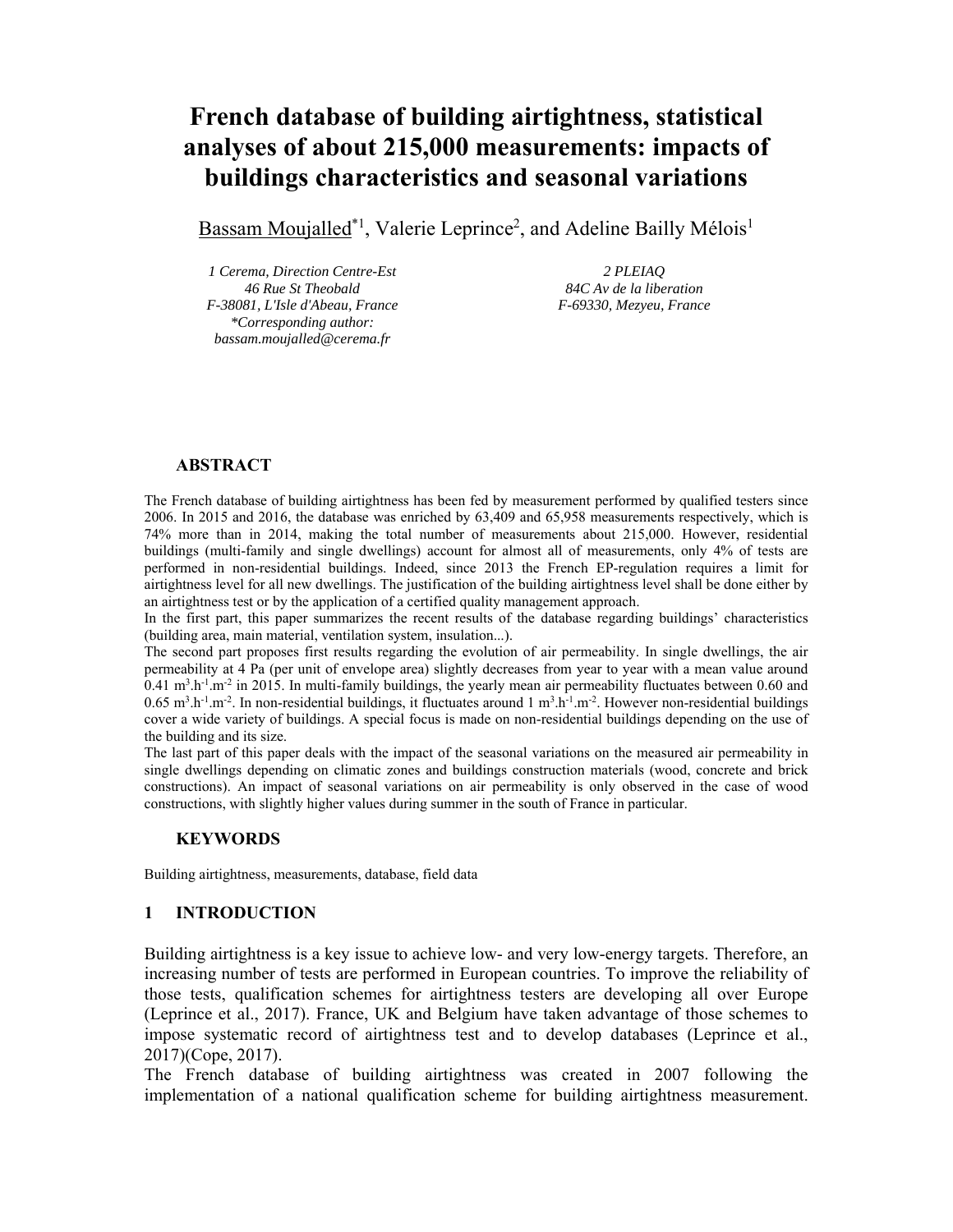Thus each qualified tester is required to register all test results in a formatted table and send this register table to the certification body every year. The database is fed annually by these tables. The structure of the table is presented by (Bailly et al., 2015).

The number of measurements in the database has strongly increased since 2013 thanks to the mandatory requirement of the French Energy Performance (EP) regulation which requires a limit airtightness level for new residential buildings. The justification of the building airtightness level shall be done either by an airtightness test performed by a qualified tester, or by the application of a certified quality management approach on building airtightness. Also low-energy labels have helped to strengthen airtightness requirements.

Currently, about 215,000 measurements have been recorded in the database. It includes all the measurements that were performed by certified testers till the end of 2016. In June 2018, they are 871 certified testers.

This paper summarizes the recent results of the database regarding buildings' characteristics, the evolution of air permeability, and the impact of seasonal variations.

# **2 DATABASE OVERVIEW**

Figure 1 shows the evolution of the number of building airtightness measurements and the percentage of measurements depending on the use of the building.

In 2015 and 2016, the database was enriched by 63,409 and 65,958 measurements respectively, which is 74% more than in 2014, making the total number of measurements about 215,000. The number of measurements has been boosted by the mandatory requirement for new residential buildings which has been introduced since January  $1<sup>st</sup> 2013$  based on the date of building permit. However, it is only since 2015 that every new residential building is being measured given the delay between the dates of building permits and the achievement. We can expect that the number of tests will be stable around 65,000 tests per year.

Residential buildings account for almost all of measurements (64% for single-family dwellings with 140,542 measurements, and 32% for multi-family buildings with 70,632 measurements), only 4% of tests are performed in non-residential buildings (7,997 buildings). This is due to the fact that the mandatory requirement applies only for residential buildings: for non-residential buildings, it is still possible to use default values in the EP-Calculation. However, since 2013 new "Effinergie" labels require an airtightness measurement for nonresidential building with an area below 3,000m². Thus, more data should be collected for these buildings in the next years.



Figure 1:Evolution of the number of building airtightness measurement in France (left) and percentage of measurements depending on the use of the building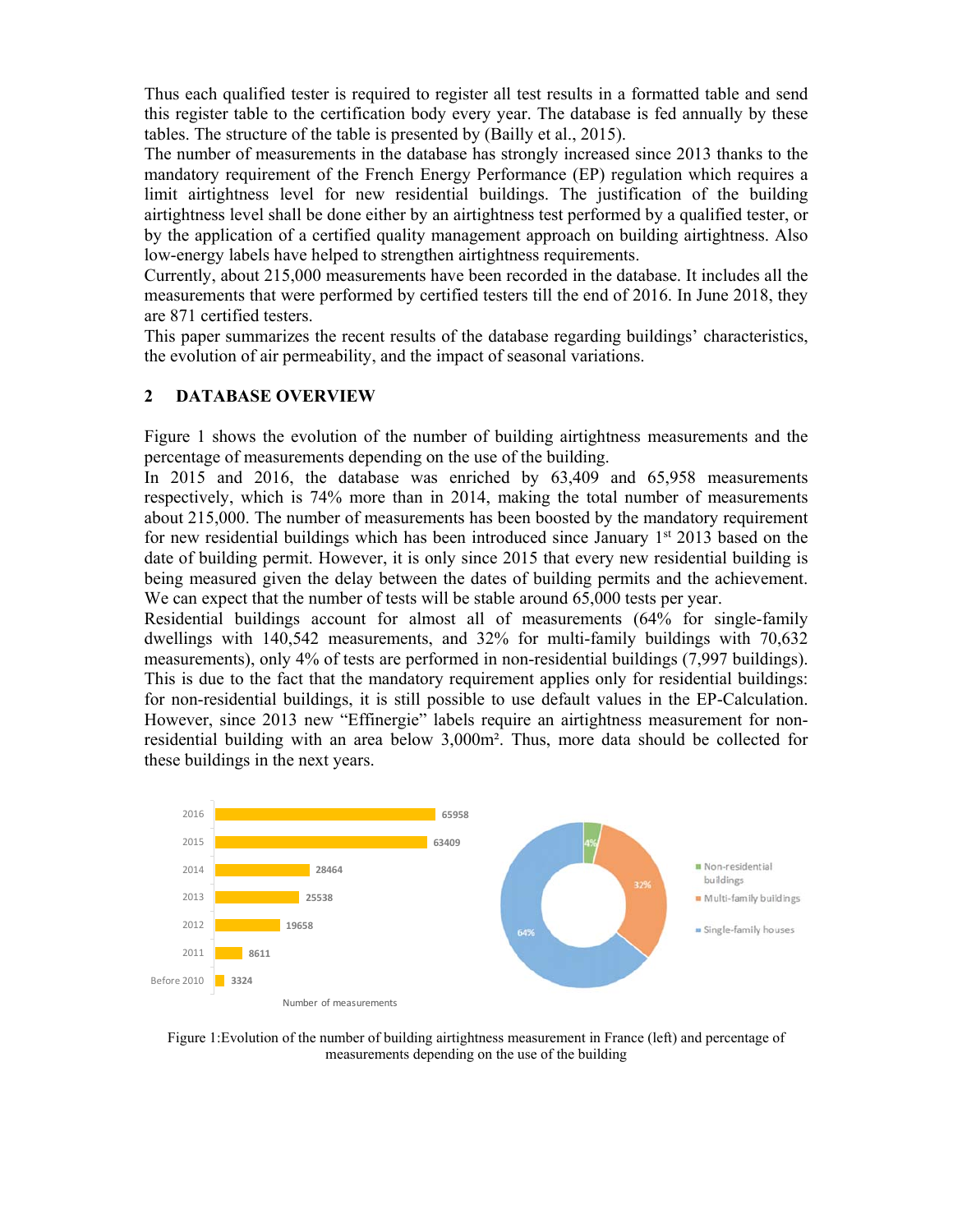Figure 2 presents the distribution of the measurements number depending on the measurement time and the measured extent of building. It shows that only 10% to 15% of residential buildings are tested during construction, against more than 30% in non-residential buildings. Commissioning tests in residential buildings are always reported in the database. However, it is possible that some tests during construction are not filled in the database by the testers.

Regarding the measured extent of the building, almost all measurements in single-family dwellings are performed on the whole building. Conversely, more than 85% of the measurements in multi-family buildings are carried out on a part of the building. In nonresidential buildings, almost 70% of measurements are performed on the whole buildings. This results are in accordance with the compulsory measurement protocol which allows measurements based on a sampling method for multi-family buildings over 10m in height (NF EN ISO 9972, 2015) (FD P50-784, 2016).



Figure 2: Number of building airtightness measurements depending on the measurement time (left) and the measured extent of building (right)

## **3 RESULTS**

#### **3.1 Main characteristics of buildings**

Figure 3 presents the share of buildings with EP-labels depending on the building use and the year of construction. During the first years, measurements in residential buildings were carried out mainly in the buildings with EP-labels. Since 2014, the share of residential buildings with label have dropped due to the mandatory requirement. Thus, measurements from 2015 can be considered as representative of new French residential buildings.

For non-residential buildings, almost 70% of the tested buildings have no label, which means that for non-residential building the main reason for testing is probably to improve the EPcalculation and not to comply with a label. However, to increase the number of test performed either a mandatory requirements or more penalizing default values are needed.



Figure 3: Percentage of buildings with EP-label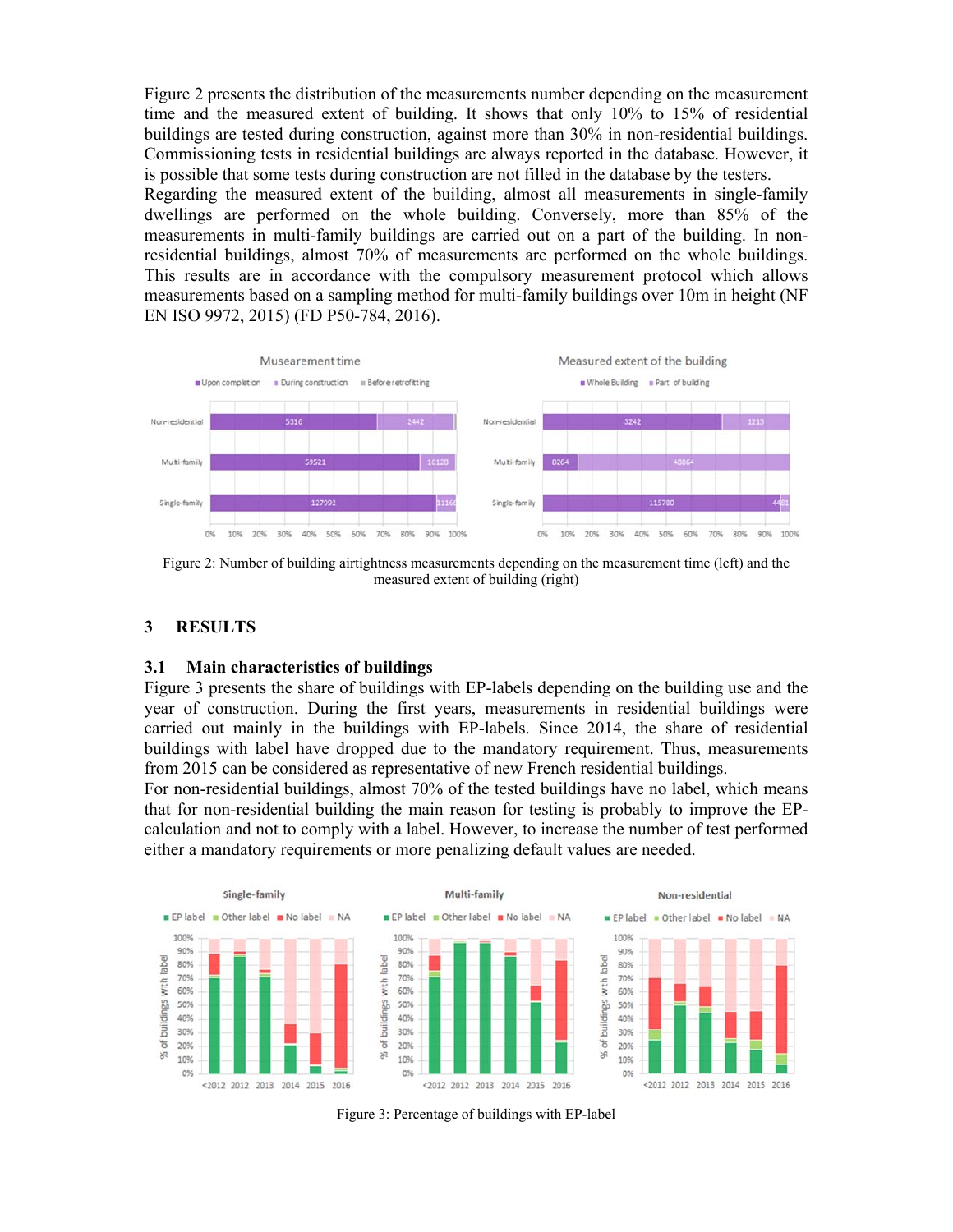Figure 4 presents the characteristics of buildings regarding main construction material and ventilation system for single-family, multi-family and non-residential buildings. The majority of single-family houses are built of masonry, mainly with brick (47%) followed by concrete (28%). Wooden houses account for 8%. For Multi-family buildings, concrete is the main material (44%), followed by brick (28%). Wood accounts only for 2%. For non-residential building, concrete is also the main material (36%), but the wood seems to be more widely used  $(17\%)$  as it is more than brick  $(15\%).$ 

It is important to note that the airtightness of concrete and brick constructions is treated in the same way in France, in most cases it is made through plasterboards and mastics at the inside facing of the walls. The wooden constructions are mainly wood frame structure, and the airtightness is ensured by the vapour barrier.

Regarding ventilation systems, we first observe that all residential buildings have been equipped with mechanical ventilation, mostly single exhaust systems (94% for single-family houses and 98% for multi-family buildings buildings). In fact, the French regulation requires general and permanent airing of residential buildings. Single exhaust systems include humidity sensitive ventilation system which is the most commonly used system in French residential buildings. Non-residential buildings are also almost all equipped with mechanical ventilation system, with mainly balanced systems (52%).



Figure 4: Number of building airtightness measurements depending on the buildings main material (left) and ventilation system (right)

# **3.2 Evolution of measured building airtightness**

The results presented here are expressed according to the air permeability French indicator Q4Pa-surf, which is the airflow rate at 4 Pa per unit of envelope surface area excluding lowest floor  $(m^3.h^{-1}.m^{-2})$ . Only measurements performed upon completion are presented and analysed hereafter in order to perform relevant comparisons.

Figure 5 presents the annual evolution of the number of tests and the average value of the air permeability for residential and non-residential buildings.

For residential buildings, results show a fast increase of the number of airtightness measurements since 2007. This dynamic was first triggered in 2007 by the French EP-label "BBC-Effinergie" and then accentuated with the mandatory requirement in 2013.

The annual increase in the number of measurements comes together with a significant drop in the average value of the air permeability (and thus an improvement in airtightness) during the first years. Since 2013, it has stabilized around  $0.4 \text{ m}^3 \cdot \text{h}^{-1} \cdot \text{m}^{-2}$  in single-family houses and  $0.65$  $m<sup>3</sup> h<sup>-1</sup> m<sup>-2</sup>$  in multi-family buildings. The slight increase in multi-family since 2015 can be explained by the fact that every new building is now tested and not only exemplary ones that were applying for a label. The EP-regulation requires that  $Q_{4Pa}$  surf is below 0.6 m<sup>3</sup>/h/m<sup>2</sup> for single-family houses and  $1 \text{ m}^3/\text{h/m}^2$  for multi-family buildings.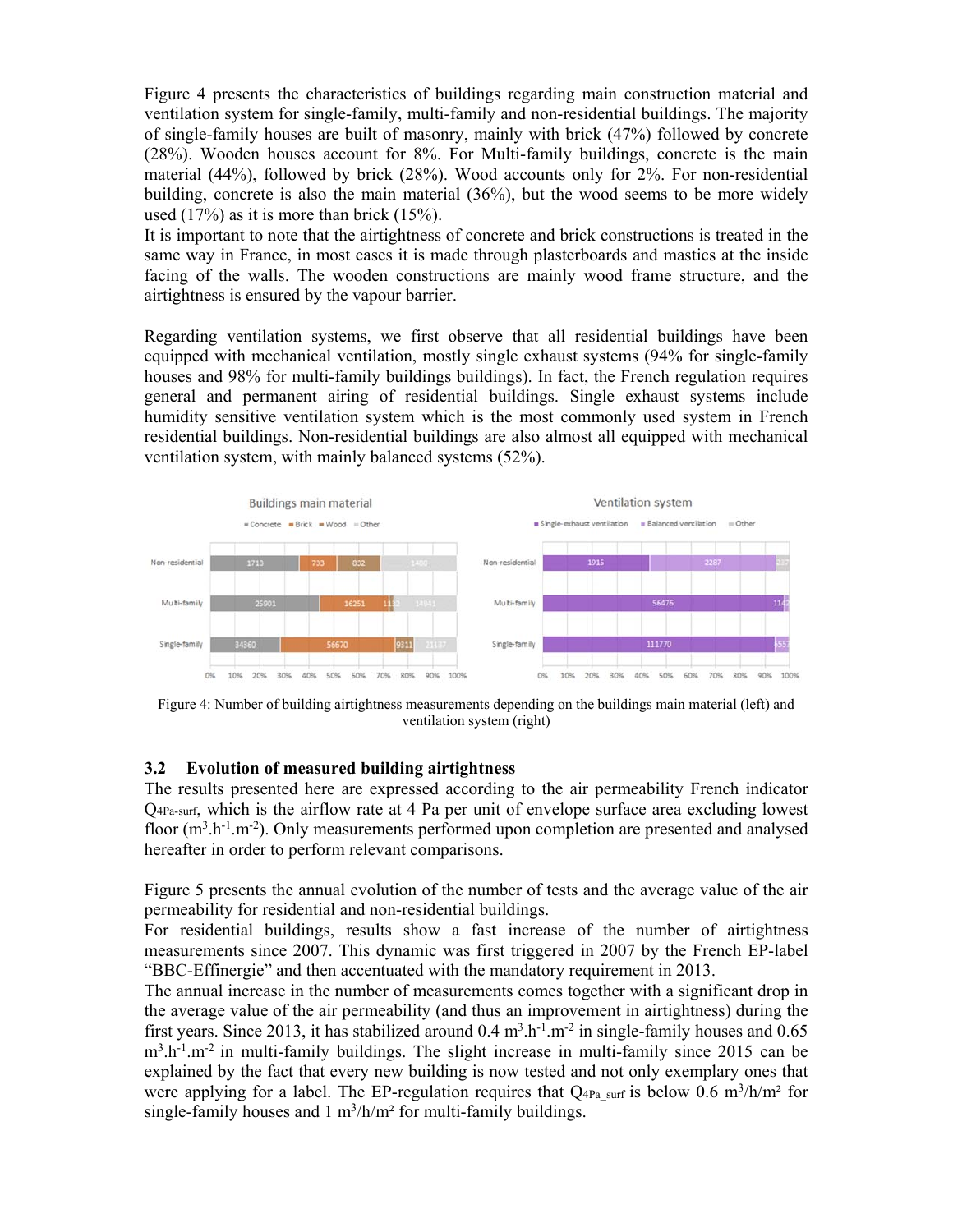

Figure 5: Evolution per year of construction of the number of measurements and the mean air permeability in residential buildings (left) and none-residential buildings (right)



Figure 6: Distribution of building air permeability measured in single-family houses (left) and multi-family buildings (right)

Figure 6 presents the distributions of building air permeability measured in single-family houses and multi-family buildings.

For single-family dwellings, we observe the threshold effect of the mandatory requirement of the EP-regulation at  $0.6 \text{ m}^3 \cdot h^{-1} \cdot \text{m}^{-2}$  which creates a discontinuity in the distribution of the measured values of the air permeability. This is due to last-minute corrections during the commissioning test to force the measured air permeability below the regulatory threshold. Thus 93% of the measurements are below 0.6  $m^3 \cdot h^{-1} \cdot m^{-2}$ . Also more than half (53%) are below the threshold of EP-label "Effinergie+"  $0.4 \text{ m}^3 \cdot \text{h}^{-1} \cdot \text{m}^{-2}$ .

For multi-family building, the distribution is more regular and is close to a skew-normal repartition. The threshold of 1 m<sup>3</sup>.h<sup>-1</sup>.m<sup>-2</sup> seems to be easier to reach in multi-family buildings with 86% of measurements below this threshold, and 73% below the threshold of EP-label "Effinergie+"  $0.8 \text{ m}^3 \cdot \text{h}^{-1} \cdot \text{m}^{-2}$ . Note that most tests are performed by sampling, so in most cases only dwellings are tested and not common parts.

For non-residential buildings, as seen above, the number of measurements is much lower. However, results show an annual increase in the number of measurements since 2011. Also the mean value of air permeability has decreased annually to reach  $0.82 \text{ m}^3 \cdot \text{h}^{-1} \cdot \text{m}^{-2}$  in 2016. In addition, this value is similar for buildings with or without an EP-label.

As for multi-family buildings, Figure 7 shows that the distribution is close to a skew-normal repartition as there is no mandatory requirement; 87% of measurements are below the default value of the EP regulation  $(1.7 \text{ m}^3 \cdot \text{h}^{-1} \cdot \text{m}^{-2}$  for all non-residential buildings except commercial, gym, industrial and transportation buildings for which the default value is 3 m<sup>3</sup>.h<sup>-1</sup>.m<sup>-2</sup>), and 67% below the threshold of multifamily buildings  $(1 \text{ m}^3 \text{.} \text{h}^{-1} \text{.} \text{m}^{-2})$ .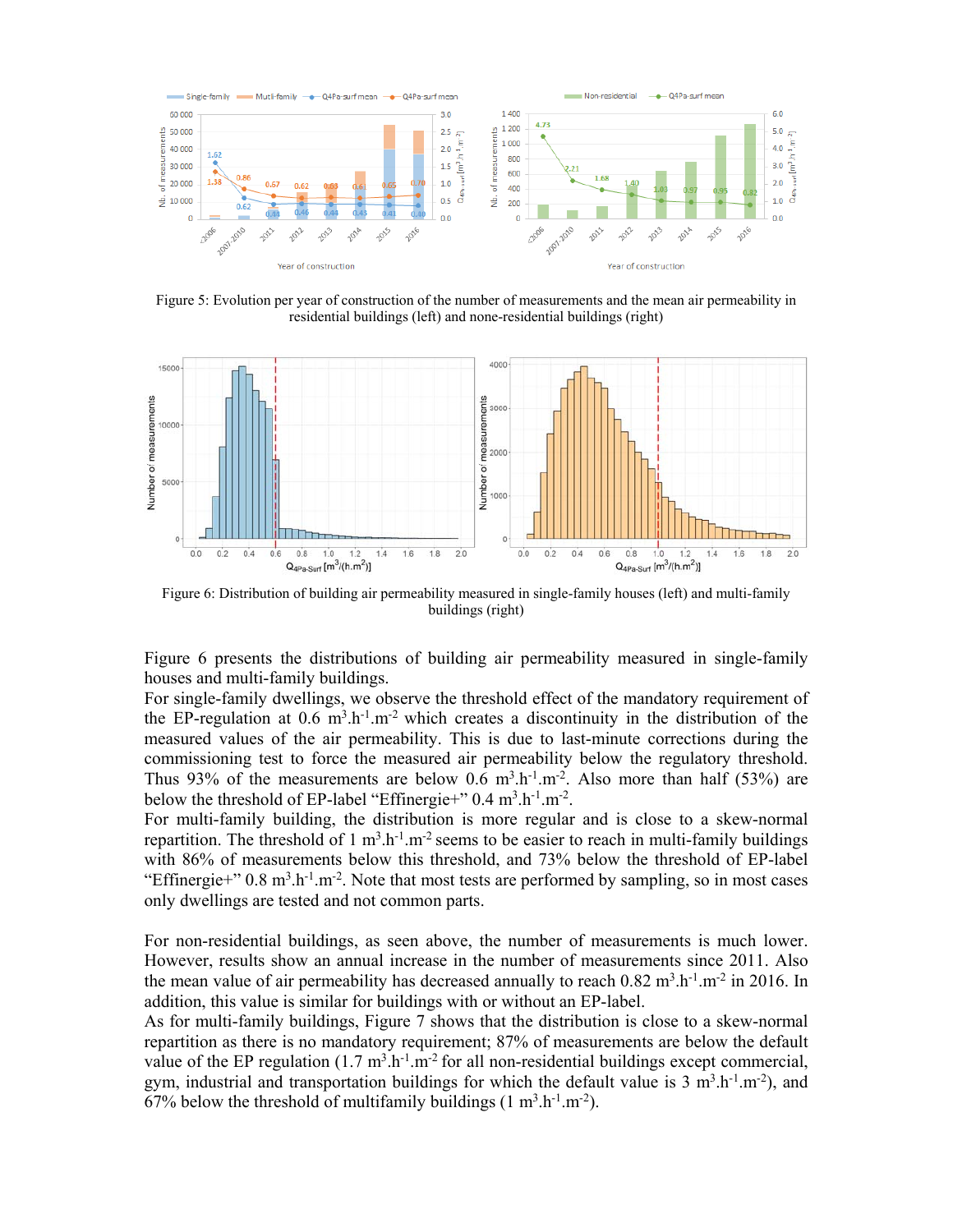

Figure 7: Distribution of building air permeability measured in non-residential buildings

The mean value of air permeability of non-residential in 2016 (with or without EP-label) is approximately half of the default value of the EP-regulation. According to (Leprince et al., 2011), we can expect an energy saving from 10% to 30% when using the average value (0.8  $m^3 \cdot h^{-1} \cdot m^{-2}$  rather than the default value.

Despite the absence of a mandatory requirement, airtightness of non-residential buildings continue to improve, but only for those who have decided to care about it.

Non-residential buildings cover a wide variety of buildings. The average value can mask different situations depending on the type of building and the volume. Therefore, a special focus is made on non-residential buildings depending on the use of the building and its size. We present in Figure 8 main summary of the volume of non-residential buildings depending on their use, and in Figure 9 the variations of air permeability depending on the building use and the range of volume for office buildings. In order to perform relevant comparisons, this analysis is based only on non-residential buildings constructed since 2013 as they present comparable values of the annual average air permeability.

The main parts of non-residential buildings are offices (25%), schools (20%) followed by hospitals (10%), gym, restaurants and other non-residential buildings (commercial, hotel, nursery, industrial…). All non-residential buildings present similar volumes with average values below 5,000  $\text{m}^3$ , with the exception of Gyms with higher value which is logical for this kind of buildings. The median values are globally less than  $1000 \text{ m}^3$  except for schools and gyms with  $1,311 \text{ m}^3$  and  $1,294 \text{ m}^3$  respectively.

The statistical values of the air permeability of the different uses are globally equivalent, with the exception of restaurants with slightly higher values. This is probably due to the hoods, and to the complexity of the technical equipment which multiplies the number of penetrations through the building envelope.



Figure 8: Descriptive statistics of the volume of non-residential buildings since 2013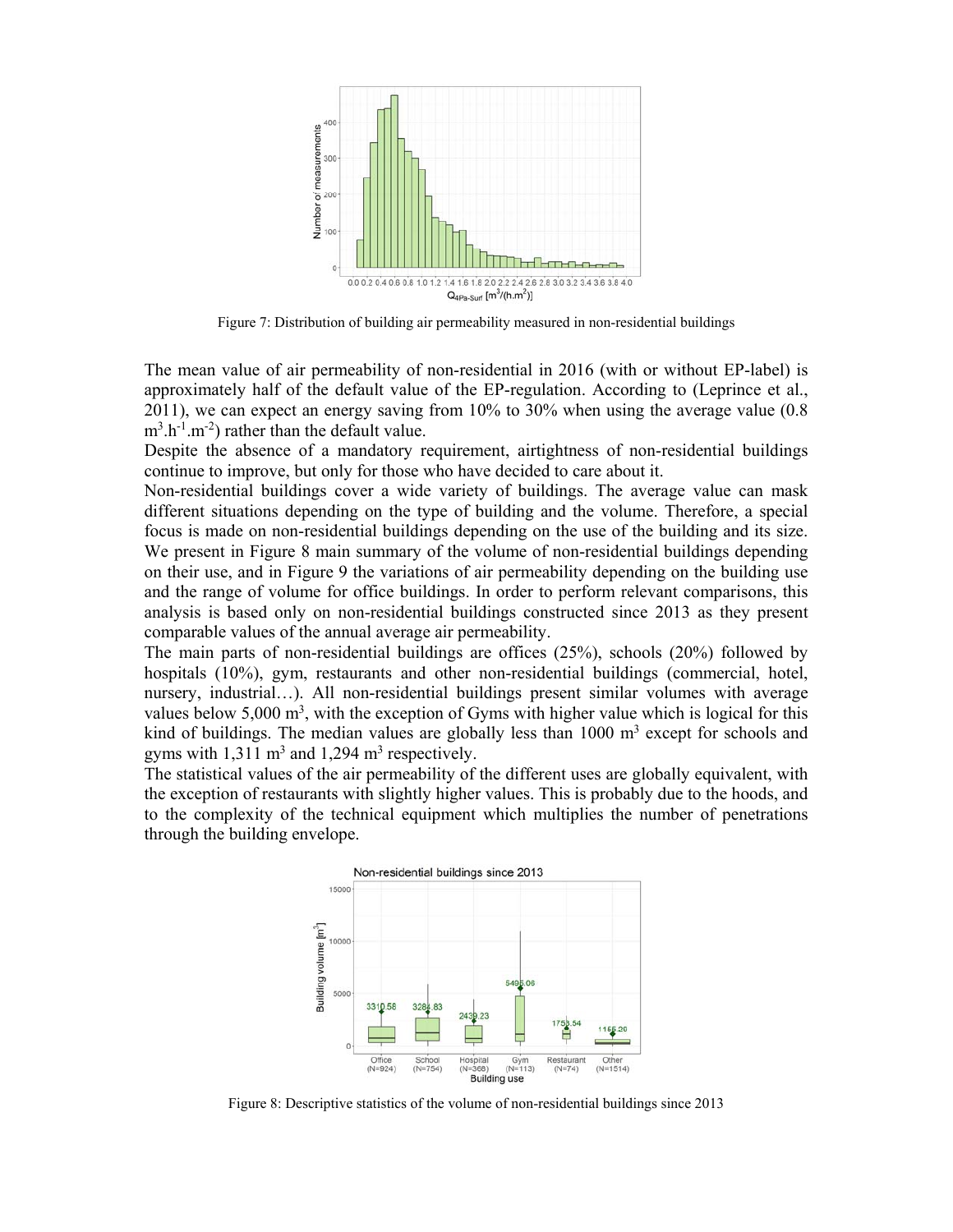

Figure 9: Variation of air permeability depending on the building use (left) and the range of volume for office buildings (right)

The distributions of air permeability by building use are globally heterogeneous with mean values closer to the 3<sup>rd</sup> quartile than the median. We also observe the same heterogeneity as a function of volume classes for office buildings.

## **3.3 Impact of the seasonal variations**

The impact of seasonal variations on airtightness was already considered by (Kim & Shaw, 1986) (Wahlgren, 2014). A variation of the airtightness depending on the season has been observed in particular for the wood structure houses which can be air tighter in summer than in winter. Another study has also shown that the airtightness of a timber building is affected by the indoor relative humidity (Domhagen & Wahlgren, 2017).

In order to investigate the seasonal impact on airtightness, we have analysed the seasonal variation of air permeability of single-family houses according to the method of construction and local climate. We have classified houses into 3 categories depending on their sensitivity to moisture and the treatment of airtightness:

- wood structure houses where the airtightness is ensured by the vapour barrier;
- heavy structure with interior insulation where the air barrier is ensured by plasterboards and mastics at the inside facing of the walls;
- heavy structure with exterior insulation where the air barrier can be ensured either by plasterboards and mastics (like interior insulation) or by coating on the masonry.

As the relative humidity varies according to the season and the climatic zone, we considered 3 different climates based on the climatic zones of the French EP-regulation: continental climate (H1), oceanic climate (H2), and Mediterranean climate (H3).

Figure 10 to Figure 12 show the seasonal variations of air permeability of single-family dwellings depending on the construction method respectively.

For wooden houses, we do not observe seasonal variations for continental and oceanic climates. On the other hand, for the Mediterranean climate, we observe globally higher values for all seasons. In addition, the summer period shows higher values than in winter for the Mediterranean climate. This result is different from what was observed before for wood houses with higher airtightness during summer period. However, in France, wood constructions are almost always done with a vapour barrier, so the impact of wood distention with humidity is assumed to be low which may explain the difference in conclusion. In addition, the number of measurements in the Mediterranean climate is relatively low compared to other climates, which limits the statistical interpretation of these results.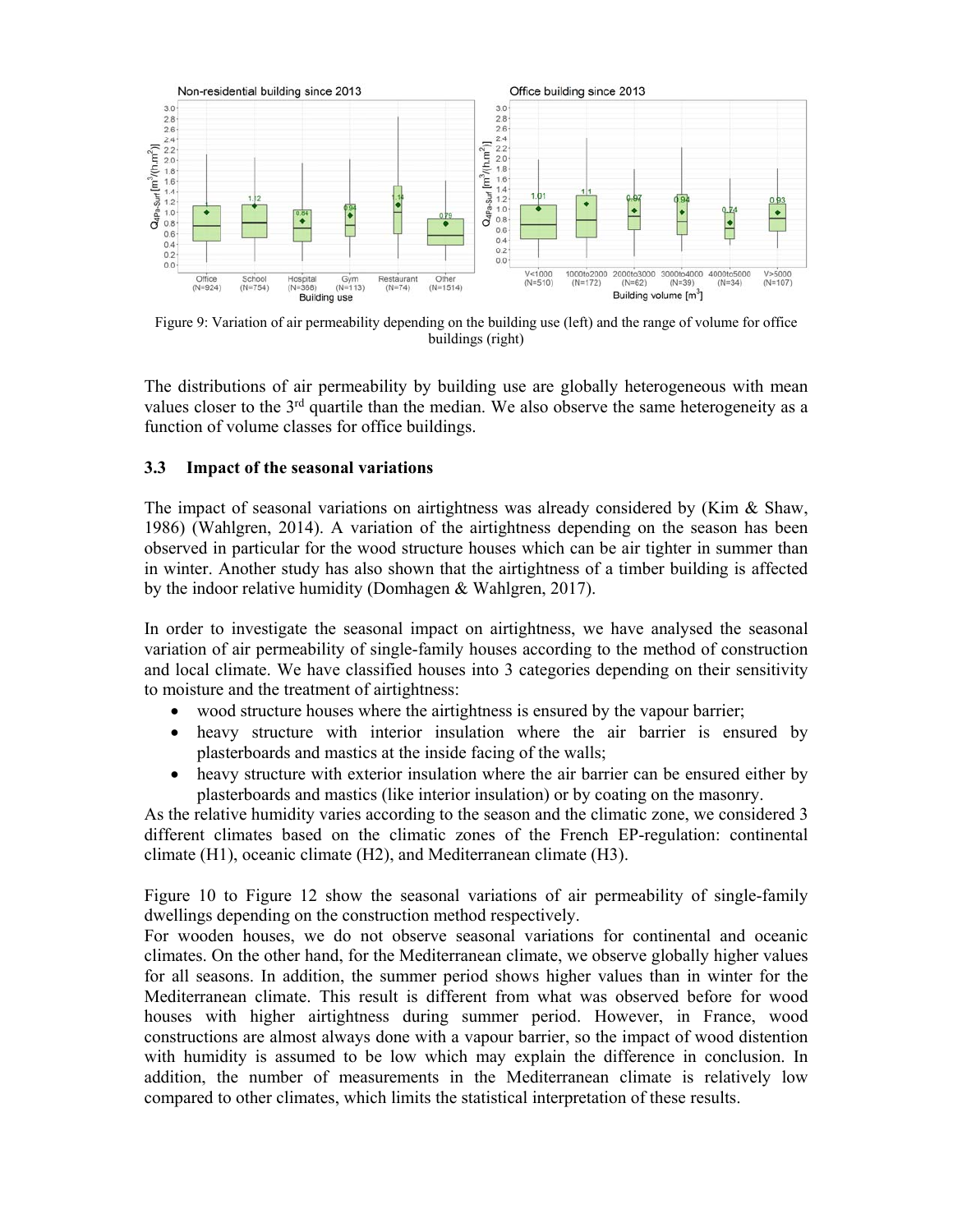For heavy structure houses with interior insulation, the results do not show seasonal variations for any climate. As for wooden houses, we observe slightly higher values of air permeability for the Mediterranean climate during all seasons.

Finally, for heavy structure houses with exterior insulation, the number of measurements is not sufficient to make statistical analyses, in particular for the Mediterranean climate. It seems that houses are less air tighter during mid-season. This results needs to be further investigated.



Figure 10: Variation of air permeability for wood structure houses depending on climate and season (mean value is indicated by the red dashed line)



Figure 11: Variation of air permeability for heavy structure houses (with interior insulation) depending on climate and season (mean value is indicated by the red dashed line)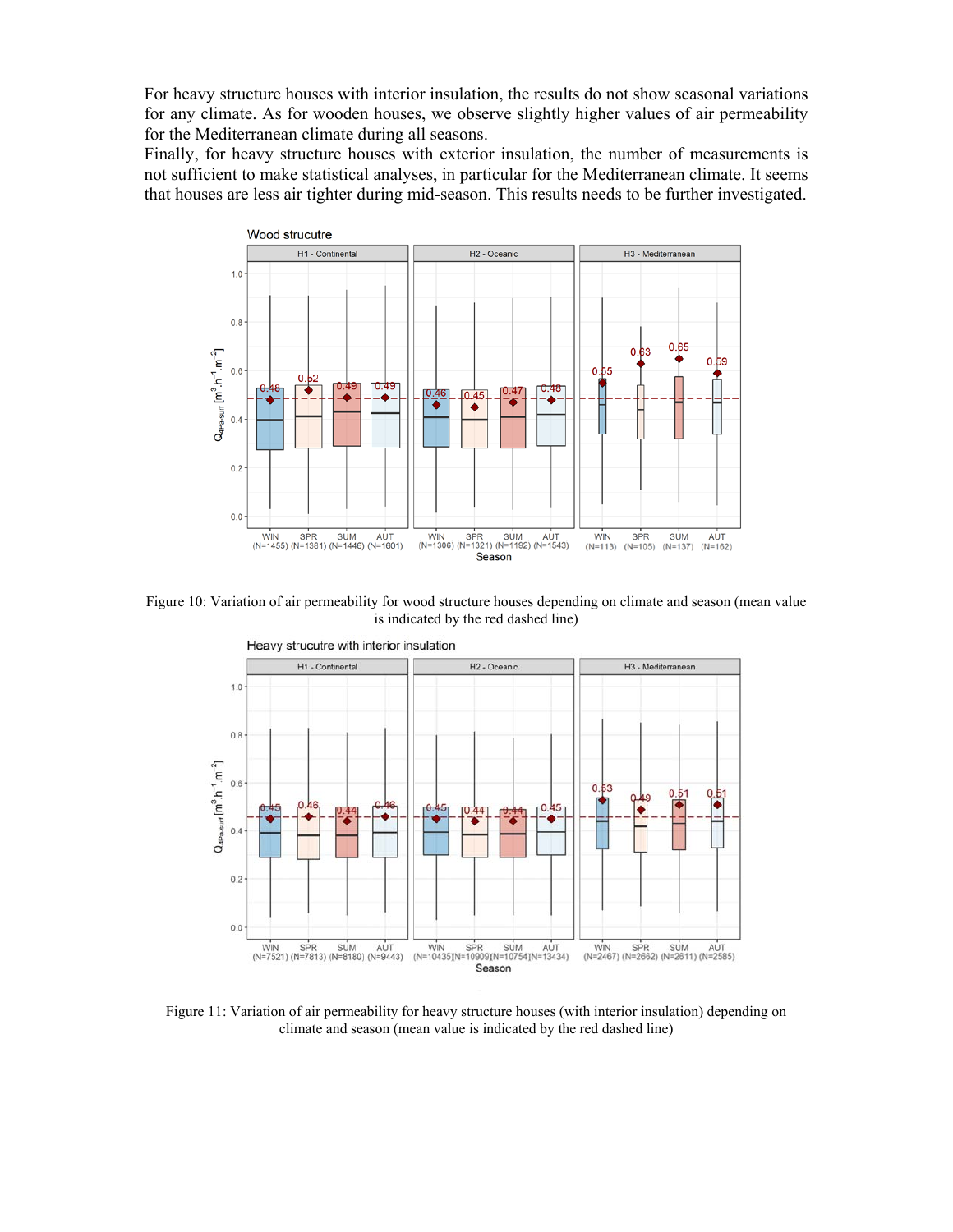

Figure 12: Variation of air permeability for heavy structure houses with exterior insulation depending on climate and season (mean value is indicated by the red dashed line)

# **4 CONCLUSIONS**

Since its creation in 2007, the French database of building airtightness has been annually fed by measurements performed by qualified testers. The total number of measurements is now about 215,000 mostly residential buildings (multi-family and single dwellings). This is due to the fact that the French EP-regulation requires since 2013 a limit for airtightness level for all new dwellings. Therefore, the share of residential buildings with EP-label has dropped since 2014 due to the mandatory requirement. Measurements from 2015 can thus be considered as representative of new French residential buildings.

In single dwellings, the air permeability at 4 Pa (per unit of envelope area) slightly decreases from year to year with a mean value around  $0.4 \text{ m}^3 \cdot \text{h}^{-1} \cdot \text{m}^{-2}$  in 2016. In multi-family buildings, the yearly mean air permeability fluctuates between 0.60 and 0.65  $m<sup>3</sup> h<sup>-1</sup> m<sup>-2</sup>$ . In nonresidential buildings, it is around  $1 \text{ m}^3 \cdot h^{-1} \cdot \text{m}^{-2}$ . However non-residential buildings cover a wide variety of buildings. Offices and schools are the main part of tested non-residential buildings in the database. The air permeability of the different uses is globally equivalent, with the exception of restaurants with slightly higher air permeability. Also air permeability of office buildings is globally equivalent for different volume ranges.

Finally, the impact of the seasonal variations on the measured air permeability in single dwellings was analysed depending on climatic zones and buildings construction materials (wood, concrete and brick constructions). An impact of seasonal variations on air permeability is only observed in the case of wood constructions, with slightly higher values during summer in the south of France in particular. This result needs to be deepened with more measurement results especially in the Mediterranean climate.